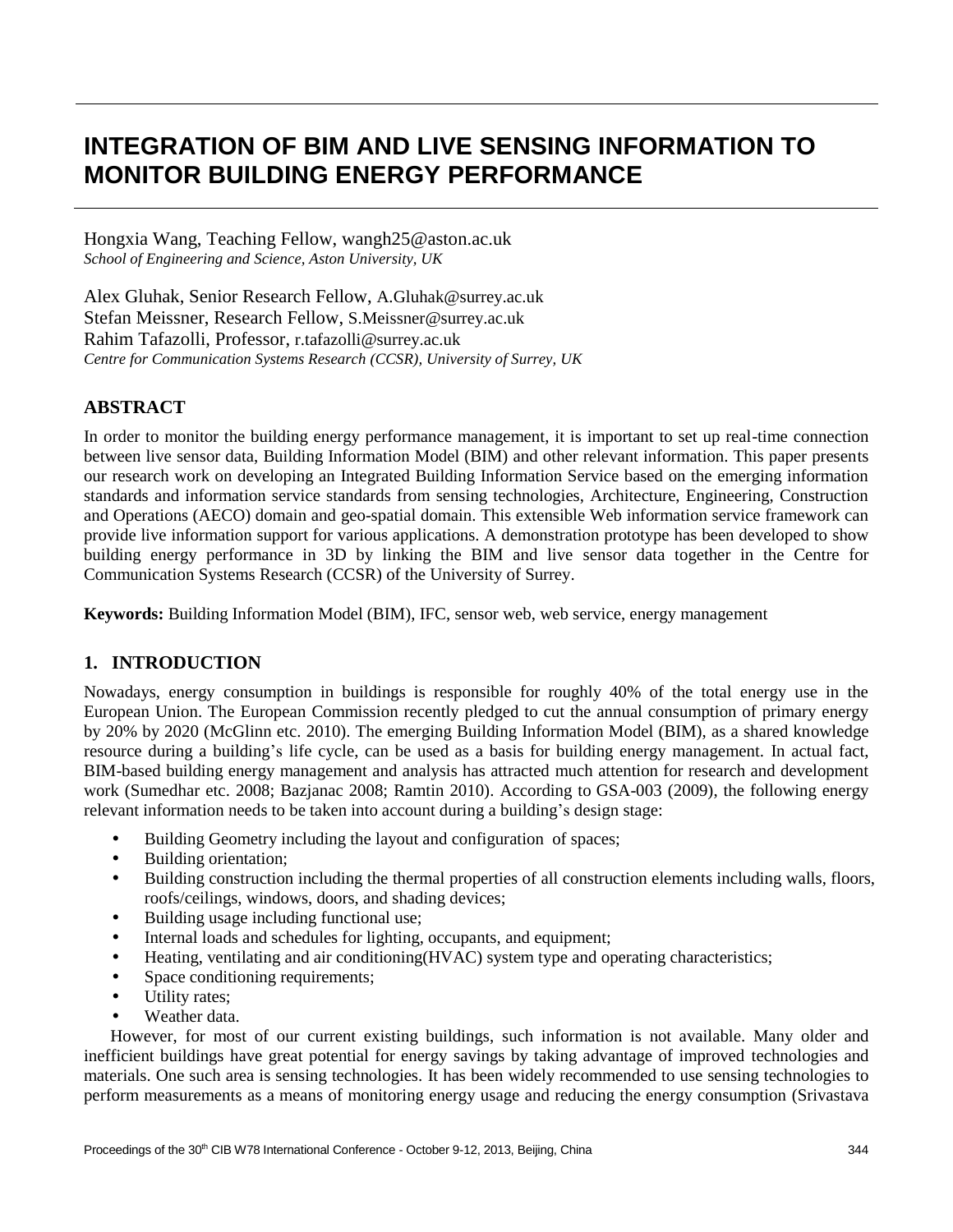2010; Guinard etc. 2009). Many commercial and office buildings have installed various sensors and metering equipment to monitor building conditions and improve energy efficiency, comfort and cost effectiveness. With the development of sensing technologies, it is easy and cheap to install sensors in the existing building. Using these sensors, the condition inside a building, e.g. the room temperature, humidity, lighting, occupancy & movement etc., can be captured to provide real time information necessary for those in charge of building operation and maintenance. Thus allowing them to recognise problems and to prioritise building maintenance tasks (Menzel 2008).

By setting up real-time connection between live sensor data and the comprehensive BIM, building operators can literally see where the energy problems are with the help of building models. However, combining these different kinds of information, which are usually created in different formats on different platforms, is a big challenge.

This paper presents our preliminary research work on developing an Integrated Building Information Service to combine relevant information together. The focus is to combine the sensor data models with semantic building information models. This paper will first review the research efforts on developing information standards and information service in BIM and Sensor web domains. Then this paper will present the design of a conceptual framework to achieve the integrated building information service. Finally, this paper will report that how our current BA building in the University of Surrey has been used as a case study to develop a real time 3D building energy performance monitoring platform. Based on this test case, the paper will discuss the future work for this integrated building information service.

#### **2. BIM/IFC AND BUILDING ENERGY**

During recent years, there has been a BIM fever around the world. This section will present the concepts BIM and IFC and give a brief review their current development before exploring the potential of BIM as an information integrating framework for building energy management.

#### **2.1 BIM and Building Energy**

BIM actually can be two concepts: Building Information Modelling and Building Information Model. According to BuildingSMART (2012), Building Information Modelling means a business process for generating and leveraging building data, which allows all stakeholders to have access to the same information at the same time through interoperability between technology platforms. Building Information Model is the digital representation of physical and functional characteristics of a facility, which can serve as a shared knowledge resource for information about a facility, forming a reliable basis for decision support during the whole life cycle of a facility from planning, through construction and usage, to its demolition.

During recent year, BIM has attained widespread attention around the world in Architectural, Engineering, Construction and Operation (AECO) industry. Some countries (e.g. UK, USA and Finland etc.) have made their strategic plans to achieve BIM in the AECO industry in specific time scale. However, it seems that there will be a long way to go for the whole sector to adopt BIM. The main reason is because that BIM requires a robust linkage between construction delivery and life-cycle management process and technology which have not been existing in the main stream work practice in the AECO sector (Arayici etc. 2011; Eastman etc 2008; Gu 2010). In order to tackle this issue, major design-build primes have been working on the new practice to enable better collaboration, communication, and trust among the different stakeholders during recent years (AIA 2007; BuildingSMART 2008).

BIM-based Energy management is still an immature domain. Most of current BIM applications have mainly focused on design and construction phase. Building operation/maintenance systems consisted by sensors, actuators and controllers are not well represented in BIM yet although there have been efforts of using BIM in facility management. Although new buildings have been or will be designed/constructed/managed using BIM, many more existing buildings do not have operational BIM models or even digital models. Producing a BIM model for existing buildings can be a very costly process. It can be said that most buildings would not have a full BIM for a very long time. All thease could affect the use of BIM in building energy management.

However, do we need a full BIM for energy management? The answer is no. People in buildings mainly inhabit and interact with spaces inside the building. Actually a lightweight BIM which can describe indoor space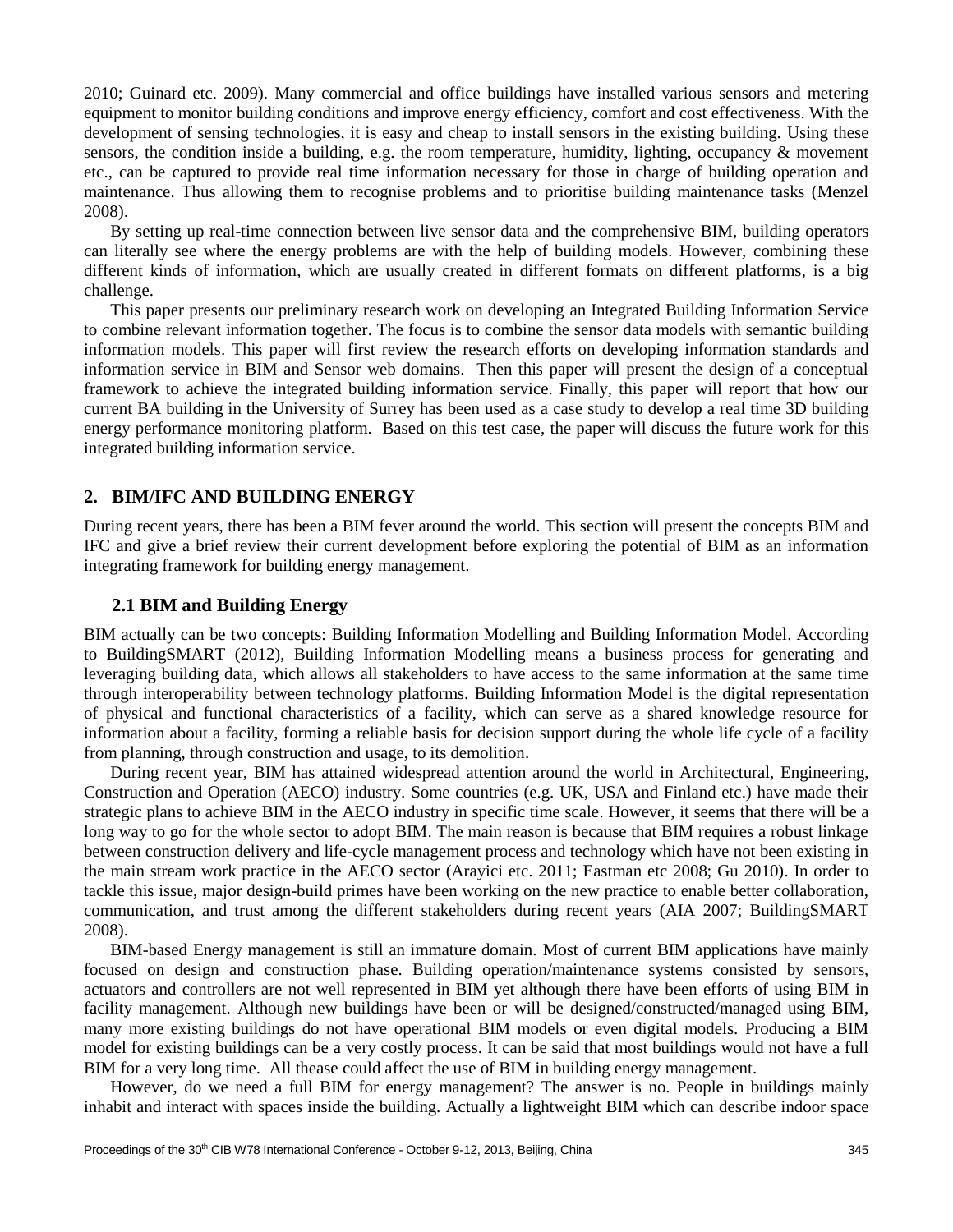without much construct details should be enough for monitoring energy management. Using some commercial or even open source software to produce basic BIM models for existing buildings is a feasible solution. It can be anticipated that BIM will play a big role in building energy management in future.

#### **2.2 IFC and Energy Related Entities**

Industry Foundation Class (IFC) has been designed as an international standard for semantic building models by BuildingSMART. IFC is a neutral and open specification which is commonly used for BIM. The IFC model not only describes full 3D geometry but also relationships, process, material, cost and other behaviour data.

From the energy management aspect, IFC has already defined the HVAC, lighting, electrical related entities. Also, an IfcOccupant has been defined as a type of actor who is in the form of occupant of a property. The property can be a site, building, building storey or space or their compositions. The characteristics relating to the occupant (e.g. name, organization details, roles etc.) can also be described. The recent development in the new IFC4 version has added some energy related new entities e.g. IfcSensor and IfcSpatialZone (BuildingSMART 2013).

According to the definition of BuildingSMART, a sensor is a device that measures a physical quantity and converts it into a signal which can be read by an observer or by an instrument (BuildingSMART 2013). IfcSensor defines the occurrence of any sensor; common information about sensor types is handled by IfcSensorType which is described by common type name, usage (predefined type), properties, materials, ports, composition, assignments, and representations. The IfcSensor may be connected to other objects like a flow element, the exterior of an element, an element in certain location using the indicated relationship.

Another newly entity is IfcSpatialZone. With this new entity for spatial zones, the zone can have own location, shape and functional type as required e.g. in thermal, lighting and usable area zones.

The extensions of IFC make the IFC have the potential to represent the building performance. However, IFC still does not have the capability to represent the live sensor readings.

#### **3. BIM WEB SERVICES**

BIM brings the information together from all parties involved in the building life cycle. There is a strong technical need for an open, easy to use and flexible way to share data among stakeholders. Although there is no standardised BIM service interface, various BIM Web services have been developed to provide such a platform for BIM stakeholders. This section will present four BIM web service examples which show the efforts from academic research and software industry. Following that, there is a short comparison of these four BIM web services.

#### **3.1 Four BIM Web Service examples**

- **Building Feature Service**: The principal author has developed a prototype of BIM Web service named as Building Feature Service (BFS) (Wang and Hamilton 2009) while working in the University of Surrey. BFS is based on the Open Geospatial Consortium's (OGC) Web Feature Service (WFS) Interface Standard provides an interface allowing query requests for building components features across the web from IFC building models. The query result is represented by CityGML.
- **BIMServer:** Building Information Model server (BIMServer) is open source software developed in Netherland (http://bimserver.org/). BIMServer can host the information of any construction project centralized in a database based on the IFC open standard. BIMServer provides multi-user support therefore multiple people can work on their own part of the model and update the complete model on fly.
- **Onuma Planning System** (OPS)**:** The OPS is a commercial software product from the Onuma Inc. in USA. It offers a Web Services API (REST) to access data from the BIM Projects (https://www.onuma.com/products/WebServices.php). This OPS Web Service can be used to combine BIM data from the Web Services with IFC files from the OPS WFS in another Web Application and manipulate the data contained in.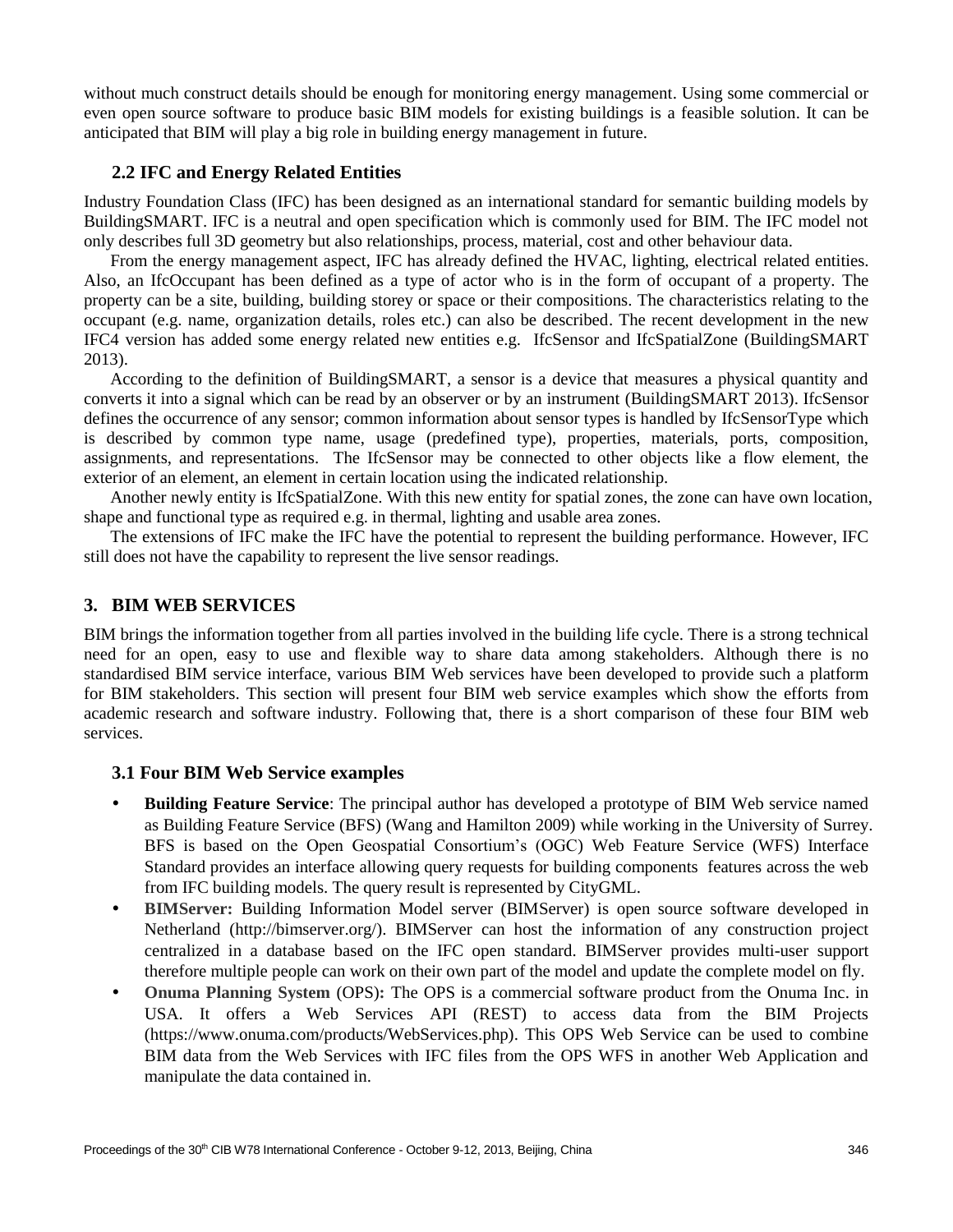**IFC-TO-RDF Conversion Web Service:** IFC to RDF Conversion web service was built at UGent Multimedialab at Ghent University, Belgium [\(http://smartlab2.elis.ugent.be/smartlabportal/Research/](http://smartlab2.elis.ugent.be/smartlabportal/Research/) IFCRDFWebService.aspx). It can facilitate the conversion from IFC into IFC/RDF graph (Pauwels 2010). An IFC file can be uploaded into this web service and made available on the world-wide semantic web. This allows an improved information reuse and a significant extension of the IFC information with information available throughout the semantic web.

#### **3.2 Comparison of four BIM Web Services**

BIM web services provide an open and flexible way to share data among stakeholders. The above four web services are compared from their output formats, implementation technologies, read/write support etc as shown in Table 1.

| <b>Name</b>       | Output             | <b>Semantic</b> | <b>Read/Write</b> | Multi-user | Implementation | <b>Usage</b> |
|-------------------|--------------------|-----------------|-------------------|------------|----------------|--------------|
| <b>BFS</b>        | IFC,<br>CityGML    | no              | R                 | Yes        | <b>OWS</b>     | Free to use  |
| <b>BIMServer</b>  | GBXML,<br>IFC etc. | no              | R/W               | yes        | Database       | Open source  |
| <b>IFC-to-RDF</b> | <b>IFC/RDF</b>     | yes             | R                 | yes        | Web service    | Free to use  |
| <b>OPS</b>        | IFC/many<br>others | no              | R/W               | yes        | <b>REST</b>    | Commercial   |

Table1: Comparison of four BIM Web Services

## **4. SENSOR INFORMATION MODELLING**

Sensing technology in commercial and office buildings has led to a greater awareness of the condition of buildings. Various sensing devices operating with different communication standards have been installed in many buildings. Interconnecting the heterogeneous sensors via sensor web (or sensor network) and standardising the sensor information could greatly facilitate the building operation and energy management based services for building managers, owners and inhabitants. This section will introduce the basic concepts of sensor and sensor web and standardised effort from the Open Geospatial Consortium (OGC) and the World Wide Web Consortium (W3C).

#### **4.1 Sensor and Sensor network**

Sensors are important for tagging, tracking, locating, and monitoring things, and for enabling things to be aare of the environment around them (Fairgrieve 2011). Sensors, as a key enabler of the Internet of Things (IoT), are produced by a variety of manufacturers, using many different protocols and formats. This makes the interoperability and large scale sensor integration required by the IoT difficult without standards.

A sensor web interconnects a group of distributed and heterogeneous sensors by a communication fabric (Fairgrieve 2011). Sensor Web can be seen as extensions of the World Wide Web with sensor-specific standards and interfaces that enable users and software to discover and utilize sensors anywhere.

The interoperable access to sensor data is an essential requirement for a broad range of applications certainly for monitoring building condition. For sensor data providers as well as for consumers the question coming up is which approach is the best for publishing or consuming sensor data. The data gathered from wireless sensor networks is usually saved in the form of numerical data in a central base station. The Open Geospatial Consortium (OGC) and the World Wide Web Consortium (W3C) has both worked in specifying standards for interoperability interfaces and metadata encodings that enable real time integration of heterogeneous sensor webs into the Internet.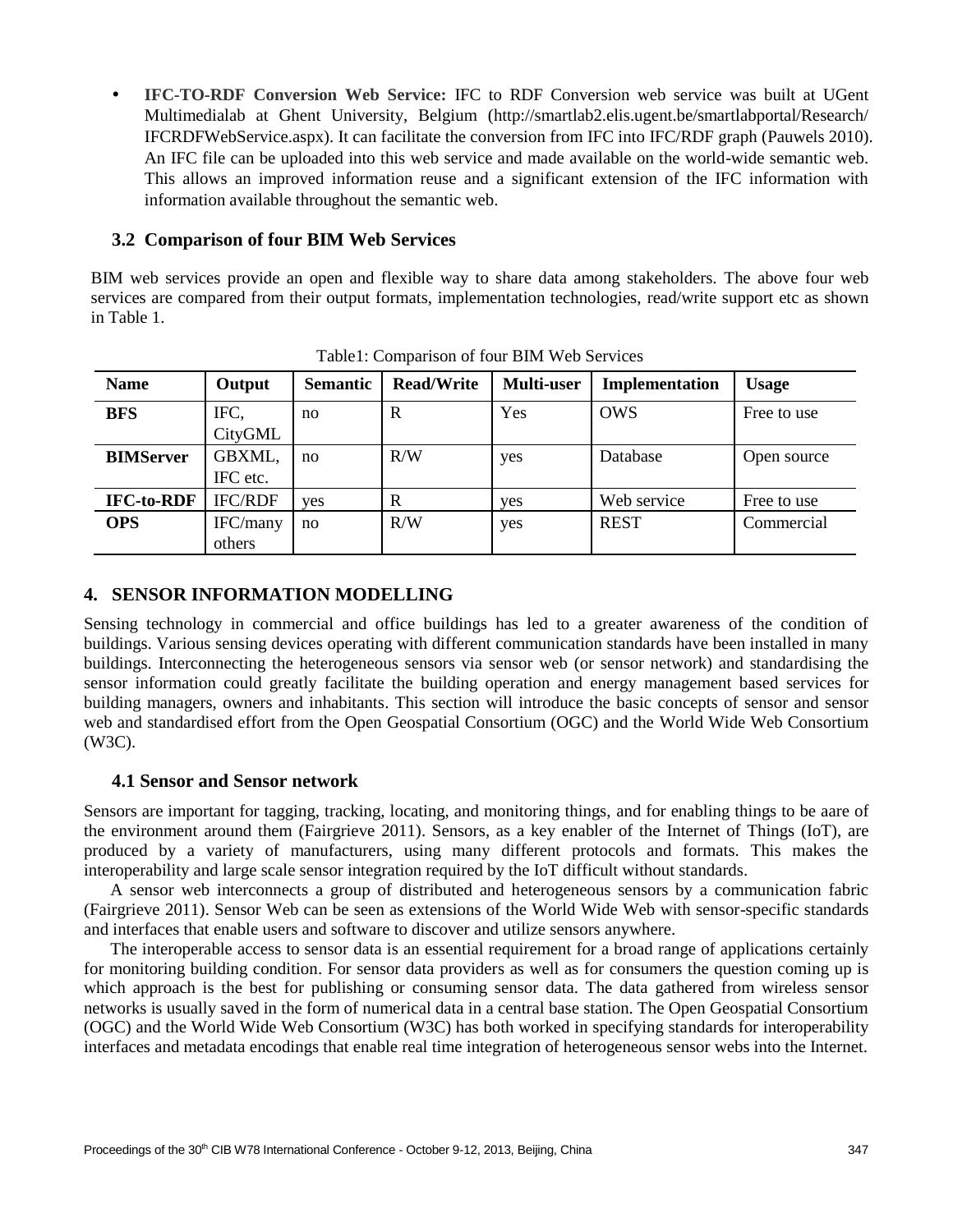#### **4.2 OGC's Sensor Web Enablement (SWE)**

OGC has been working on specifying interoperability interfaces and metadata encodings that enable real time integration of heterogeneous sensor webs into the information infrastructure. OGC's Sensor Web Enablement (SWE) includes a suite of standard encodings and web services (OGC 2008). The main specifications include:

- **Sensor Model Language (SensorML)** describes and models processes, sensors, and systems of sensors;
- **•** Observations and Measurements (O & M) defines the format for encoding sensor observation data;
- **Sensor Observation Service (SOS)** provides archived and near real-time access to sensors and their data where sensors are described in SensorML and sensor data are described in O & M. Includes optional support for adding new sensors and publishing their observations .....
- **Transducer Model Language (TML)** is the conceptual model and XML Schema for describing transducers and supporting real-time streaming of data to and from sensor systems.

#### **4.3 W3C's Semantic Sensor Network**

While the OGC SWE standards provide description and access to data and metadata for sensors, they do not provide facilities for abstraction, categorization, and reasoning offered by semantic technologies. The W3C Semantic Sensor Network Incubator Group has recently developed the Semantic Sensor Network (SSN) ontology that enables expressive representation of sensors, sensor observations, and knowledge of the environment (Barnaghi 2009). The SSN ontology has merged sensor-focused (e.g. SensorML), observation-focused (e.g. O & M) and system-focused views to support domain independent sensor applications.

The SSN ontology is encoded in the Web Ontology Language (OWL) and has begun to achieve broad adoption and application within the sensors community. It is currently being used by various organizations for improved management of sensor data on the Web.

## **5. AN INTEGRATED INFORMATION SERVICE FOR BUILDING ENERGY MANAGEMENT**

#### **5.1 The rationale**

To monitor Building Energy Performance, it is necessary to combine BIM with Sensor readings and other information together. For example, for better temperature control, not only the temperature sensor readings are needed, but also the function of the room (office or meeting room), volume of the room or type of occupant are necessary for the system.

As discussed in previous sections, BIM provides a shared knowledge resource for the whole life cycle of a building. Building geometric models and floor plans produced by CAD/BIM methods in design stage can be reused by building owners and other stakeholders for facility management, on-going refurbishment and building modifications. The review of the four BIM web services has shown that they all provide open data services although they are using different implementation methods

Similarly sensor readings are needed by different stakeholders for different applications as well. OGC's SOS defines data service interface to enable near real-time access to sensors and their data. OGC's SWE has made it possible for assess sensor information in an open and interoperable way.

Built upon these valuable works, the proposed integrated information service in this research should combine the BIM web service effort in AECO sector and OGC's SWE effort to allow data to be shared and reused across application and domain boundaries.

#### **5.2 A conceptual Information Integration Framework**

Based on BIM and BIM web service and OGC's SWE, we developed a conceptual information integration framework as shown in Figure 1.

In this framework, four information groups are considered:

 Building layout and equipment: the physical configuration of a building and its spatial relations, the instalment and equipment;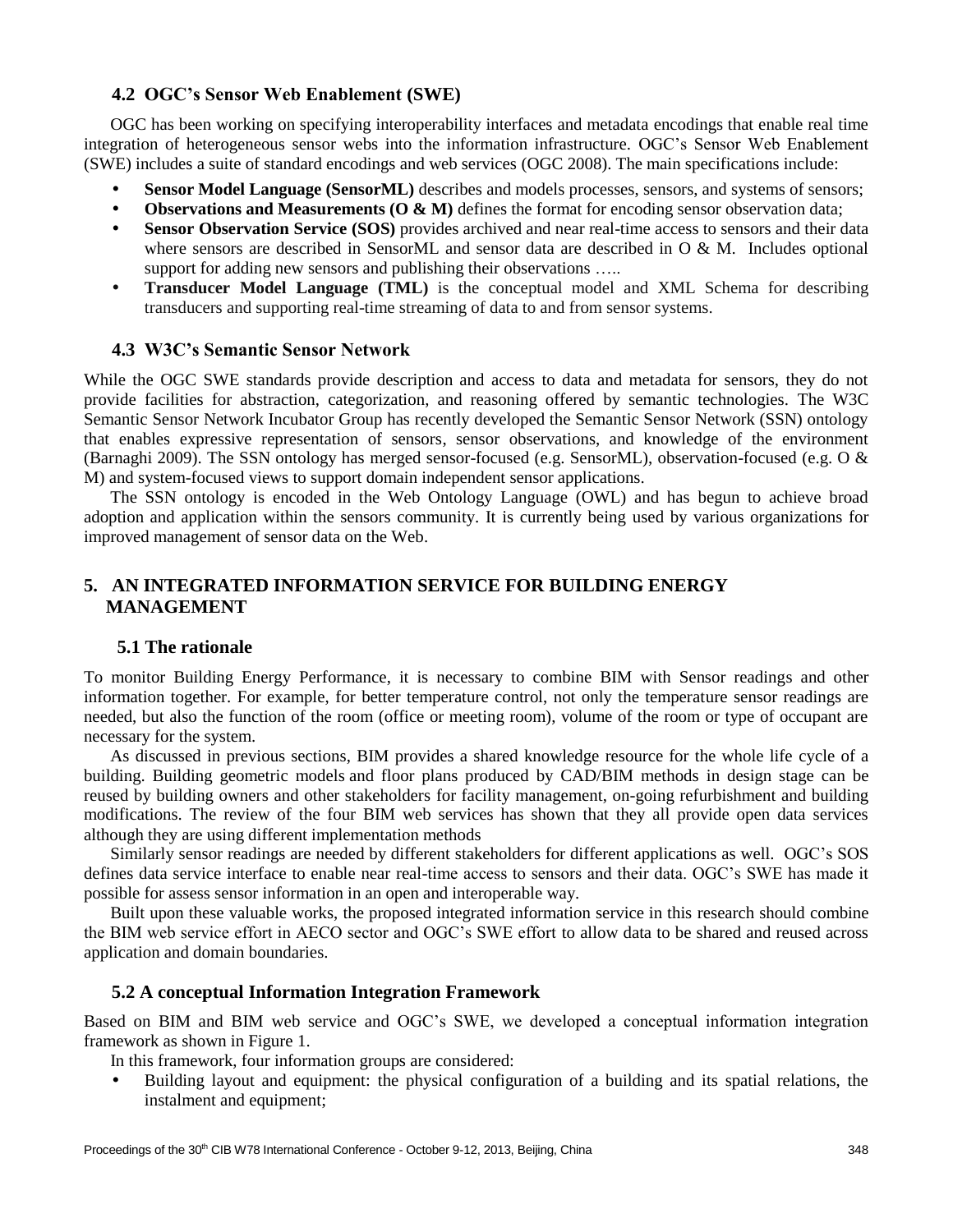- Sensor/smart device: device configuration, data, their location, positioning and other attributes;
- Environmental geo-datasets: geo-location, weather (wind, temperature, sunshine etc.);
- Occupant: person, activities, movement.



Figure 1: ensor-augmented Building Information Service for building energy management

Each of these information groups represents an aspect of the built environment and as such has impact on a building's energy performance. Our research focuses on providing an extensible framework in order to make it possible to add on other information whenever necessary. This enables us to carry out our work even without capturing the detailed data requirements.

This information service framework relies on every data owner publishing their data in a standardised format using web services. It does not matter to use which specific Building Web Services or Web Feature Service (WFS) as far as they publish their data in certain standards.

The client can assess these web services to get the required data in a standardised format like in IFC, or O&M or CityGML. It is up to the client to process the retrieved data to feed into their specific applications.

The construction of this information framework using Web services provides an integration service interface. It can bring OGC's SWE for outdoors geospatial environment into indoor locations therefore could cover the whole IoT world.

#### **6. THE PROTOTYPE OF A REAL-TIME BUILDING ENERGY MONITORING PLATFORM**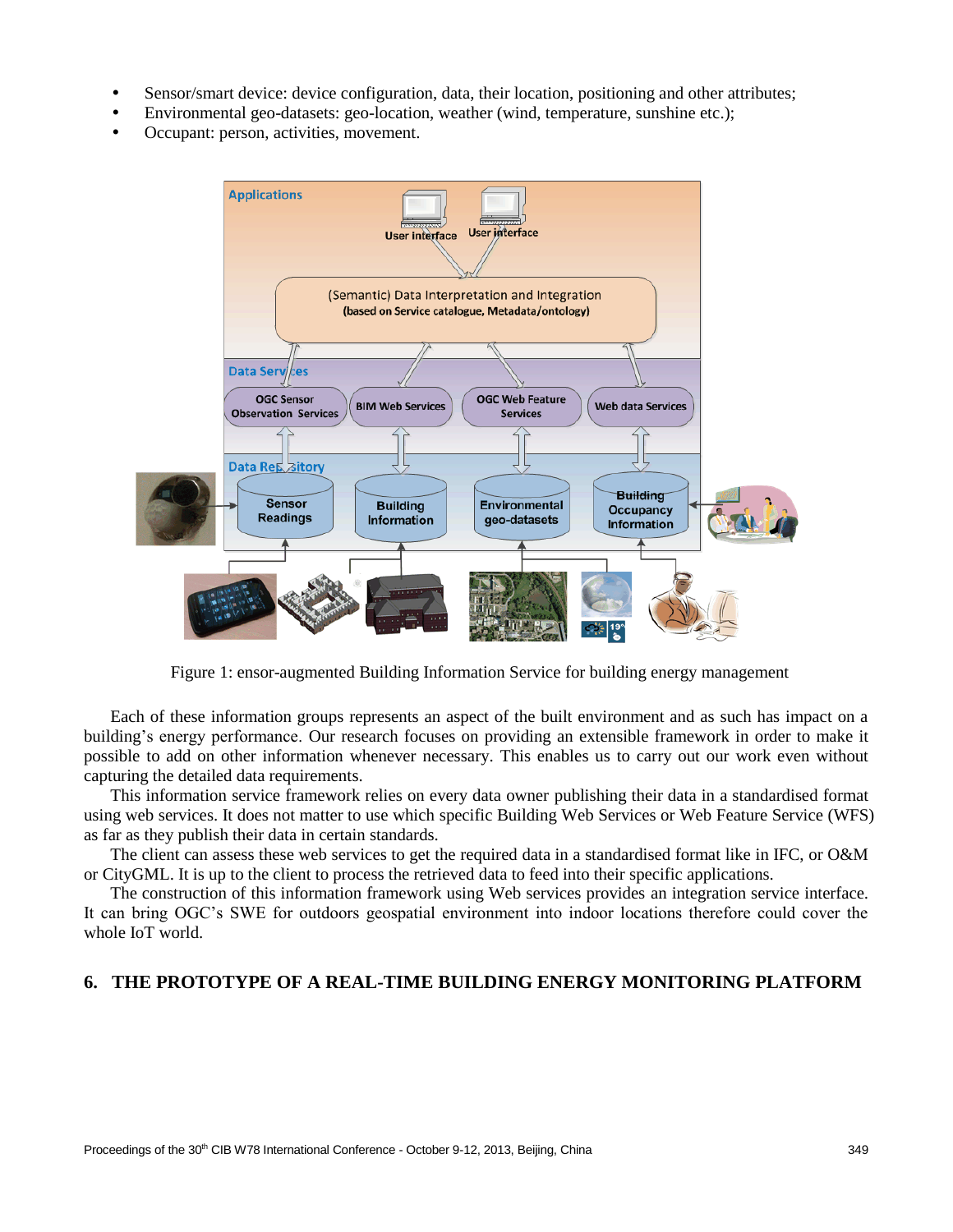As part of the of Smart Campus research in the University of Surrey, we have successfully implemented an initial prototype, the Real-time Building Information Visualisation System (RBIVS), to monitor the BA building's operation and energy performance at the University of Surrey.

The BA building is a 3-storey research building containing offices, meeting rooms, laboratories etc. On-going experiments have been able to achieve the operation of a "smart" BA building with over 200 various sensors and meters installed in the offices and labs within the building. This work is the indoor deployment of the vision of Smart Campus research in CCSR which aims to explore how the Internet of Things (IoT) technologies can be utilised to benefit to the occupants.



Figure 2:The Snapshot of the RBIVS showing room lighting and people's movement.

In order to provide information support for the development of the RBIVS prototype, we mainly have worked on two tasks. First, we created the BIM for the BA building using AuotDesk Revit 2012 based the 2D floor plan. We produced the BIM with details of the room/wall/window/door elements and sensors within the building which are sufficient for monitoring the building energy performance. Second task is to publish the sensor data (e.g. temperature, lighting, noise, infrared etc.) through the? REST web service as part of the implementation of the integration information service framework.

The initial RBIVS prototype was developed as a desktop application using Visual C++ programming language and Openscenegraph (for 3D rendering). The RBVIS is acting as a client application of our integrated information service framework. It accesses sensor readings through web services and links the sensor information with the room/corridor defined in BIM. The energy consumption/temperature/lighting of indoor element is visualised in 3D in real-time as shown in Figure 2.

The system can monitor the building's energy performance by both room-based query and sensor-based query. It can dynamically display sensor readings using colour coding based on rooms with the default changing frequency of 5 seconds. The system also supports individual sensor query in text by clicking a sensor in the 3D model or choosing a sensor from a list. The system can display individual sensor and room's historical reading in charts as shown in Figure 3.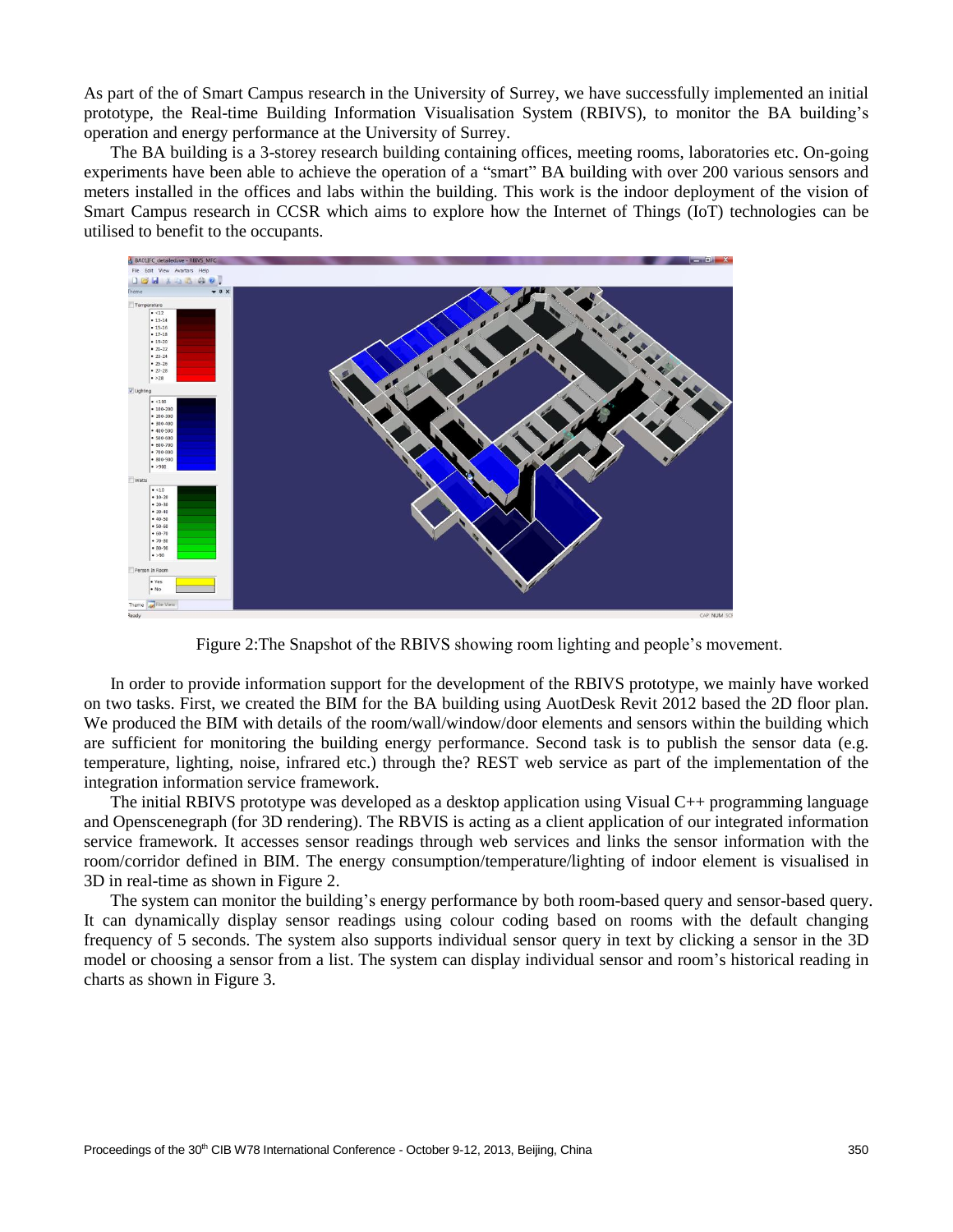

Figure 3: The Snapshot of the RBIVS showing sensor reading in charts.

Real-time data collection not only provides a clear roadmap about how a building is performing but also delivers data for evaluation & ratification of a three dimensional (3D) model in BIM. Although this initial RBIVS does not access the building information through BIM web service, it demonstrates the viability combining BIM with live sensor information using web service for monitoring the building energy performance.

## **7. DISCUSSIONS AND FUTURE WORK**

The emerging BIM technologies integrated with sensor networks give new capabilities to monitoring building operation and therefore preventing energy waste. This research defined a conceptual web information service framework to support BIM and relevant information sharing. The initial prototype has demonstrated the idea for Smart Building by combining live sensor data with BIM using the web information service framework. By knowing the building status at any given time and location, which is largely unseen to most users, it is possible to change occupant behaviour, improve building safety, avoid unnecessary energy consumption and facilitate better working environments.

This paper reports the research we have carried out recently. There are some interesting issues that we would like explore in the near future.

- **Modelling sensing areas**: IFC is still limited in terms of the definitions of sensors and other devices which is of interest to the IoT domain (Grindvoll 2011**)**. It is possible to extend the IFC model with the descriptions of sensors and the relevant sensing areas. A sensing area is essentially the scope of sensing for the sensor and can be described by a geometrical description. For example, for a movement detection sensor, the sensing area could be a sphere or part of a sphere. By defining this sensing area, it is easy to know whether there are areas where movements can't be detected.
- **Modelling building occupants' behaviour**: The occupants' behaviour in a building can greatly affect the energy consumption within. By capturing and analysing the occupants' behaviour (e.g. movement, equipment usage), it is possible to make the occupants better informed of their energy usage and therefore helping them change their behaviour to improve their energy efficiency.